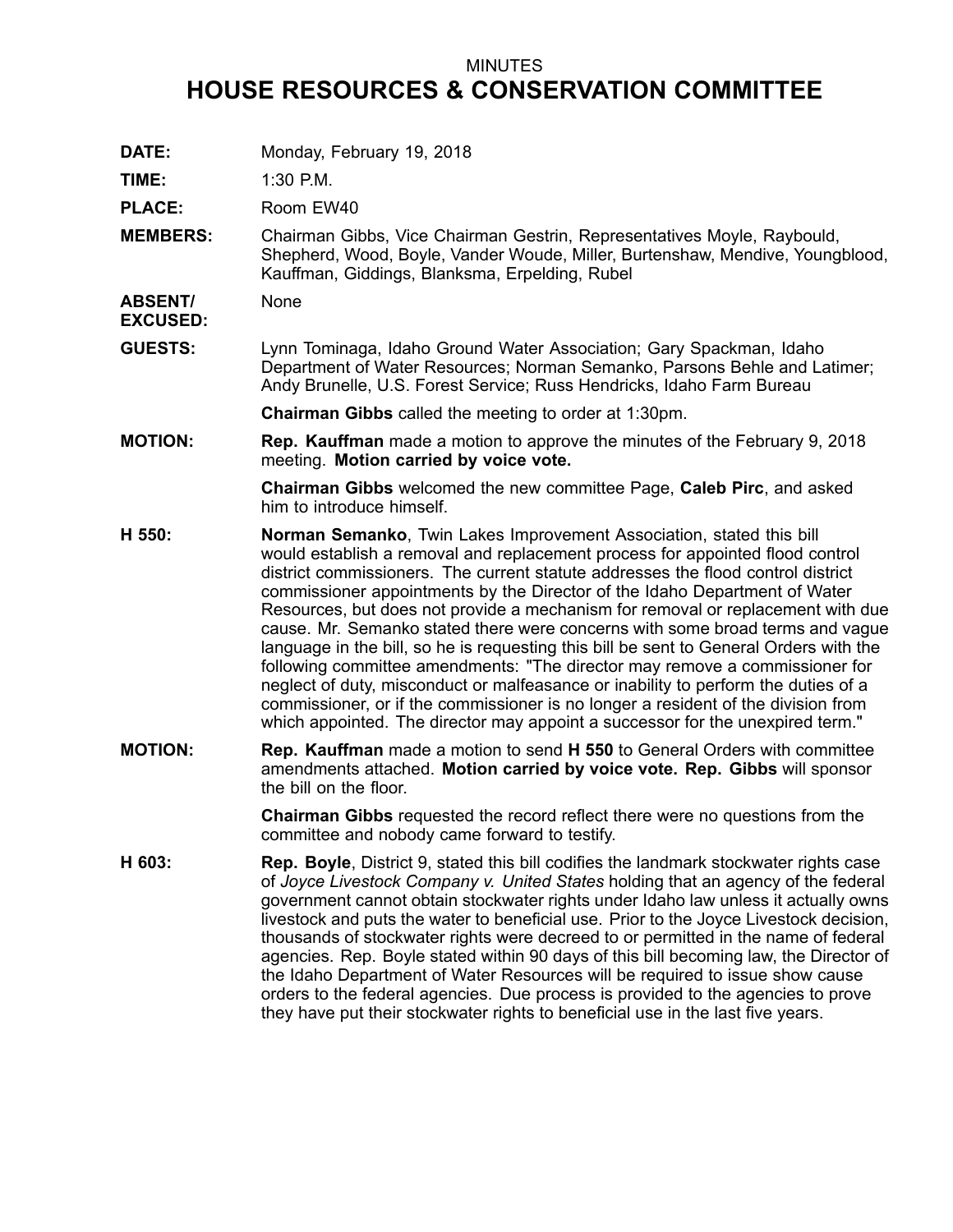In response to <sup>a</sup> question regarding why this bill is necessary in addition to the Joyce Livestock decision, **Rep. Boyle** explained this bill is to clear up <sup>a</sup> gray area still remaining because the federal agencies have not yet forfeited or relinquished their water rights. Although ranchers are putting the water to beneficial use with their livestock, they are still unclear if they can file for their water rights because the federal agencies still hold those water rights.

In response to <sup>a</sup> question regarding why this bill states the Director of the Department of Water Resources will make the determination when the Joyce Livestock decision made the determination federal agencies cannot hold water rights, **Rep. Boyle** explained although the Joyce Livestock decision was clear that federal agencies cannot put water to beneficial use if they don't own livestock, <sup>a</sup> forfeiture process needed to be established for the Director to work with the federal agencies.

In response to concerns regarding the federal agencies forfeiting the water rights and the possibility of ranchers losing the priority date as <sup>a</sup> result of that forfeiture, **Rep. Boyle** explained ranchers have documentation showing the ranches they own today can be traced back to the early 1900's, and in some cases even earlier, which demonstrates when their livestock first started drinking the water, establishing their senior water rights date. In addition, the Taylor Grazing Act of 1934 required ranchers to prove their livestock were out on the range putting water to beneficial use five years prior to the Act, so 1929 has been established for many ranchers as <sup>a</sup> senior water rights date.

**Gary Spackman**, Director, Idaho Department of Water Resources, stated he is **in opposition** to this bill. He stated although he is speaking against this bill, it doesn't mean he is unfavorable to proposals to address the Joyce Livestock decision to place water rights into the hands of the cattlemen who put the water to beneficial use on federal lands. His concern is with the process defined in **Section 42.503**. The first issue is with the requirement that within 90 days following the enactment of this bill, he will be required to compile <sup>a</sup> list of all stockwater rights held by federal agencies and submit that list to the agencies. His staff estimated this list will contain approximately 10,000 - 20,000 stockwater rights that have been decreed to the federal government in the Snake River Basin Adjudication and will be <sup>a</sup> very large task. The second issue is where it directs him to issue "an order" to the federal government with that list of 10,000 - 20,000 water rights. Mr. Spackman stated **Rep. Boyle** noted in her presentation he would issue orders (plural), but the bill states he shall issue one order to the federal government. The third concern is with the wording that states the order issued to the federal government shall contain the factual and legal basis for the order. His concern is these rights have been decreed to the federal agencies, so the action would be <sup>a</sup> forfeiture of property rights with the standard of proof being clear and convincing evidence. Mr. Spackman stated the responsible party required to show burden of proof in this instance would be his office, or the Attorney General's Office rather than the federal government. Furthermore, he does not believe the evidence he has is clear and convincing to meet that legal hurdle. Mr. Spackman stated he does not believe this bill actually grants him the authority to determine which decreed water rights must be forfeited, and suggested it be rewritten to grant him that authority. With that authority, he could establish test cases where ranchers, who are familiar with certain parcels of federal lands where livestock use the water, could sign an affidavit stating they have not observed any federal government-owned livestock on the land using the water. With that evidence, Mr. Spackman believes he would then have factual, clear and convincing evidence to issue the orders to the federal government.

In response to questions if the action to transfer the water rights could be done en masse, **Mr. Spackman** stated each rancher will need to file individually and that process was established with the legislation passed last year.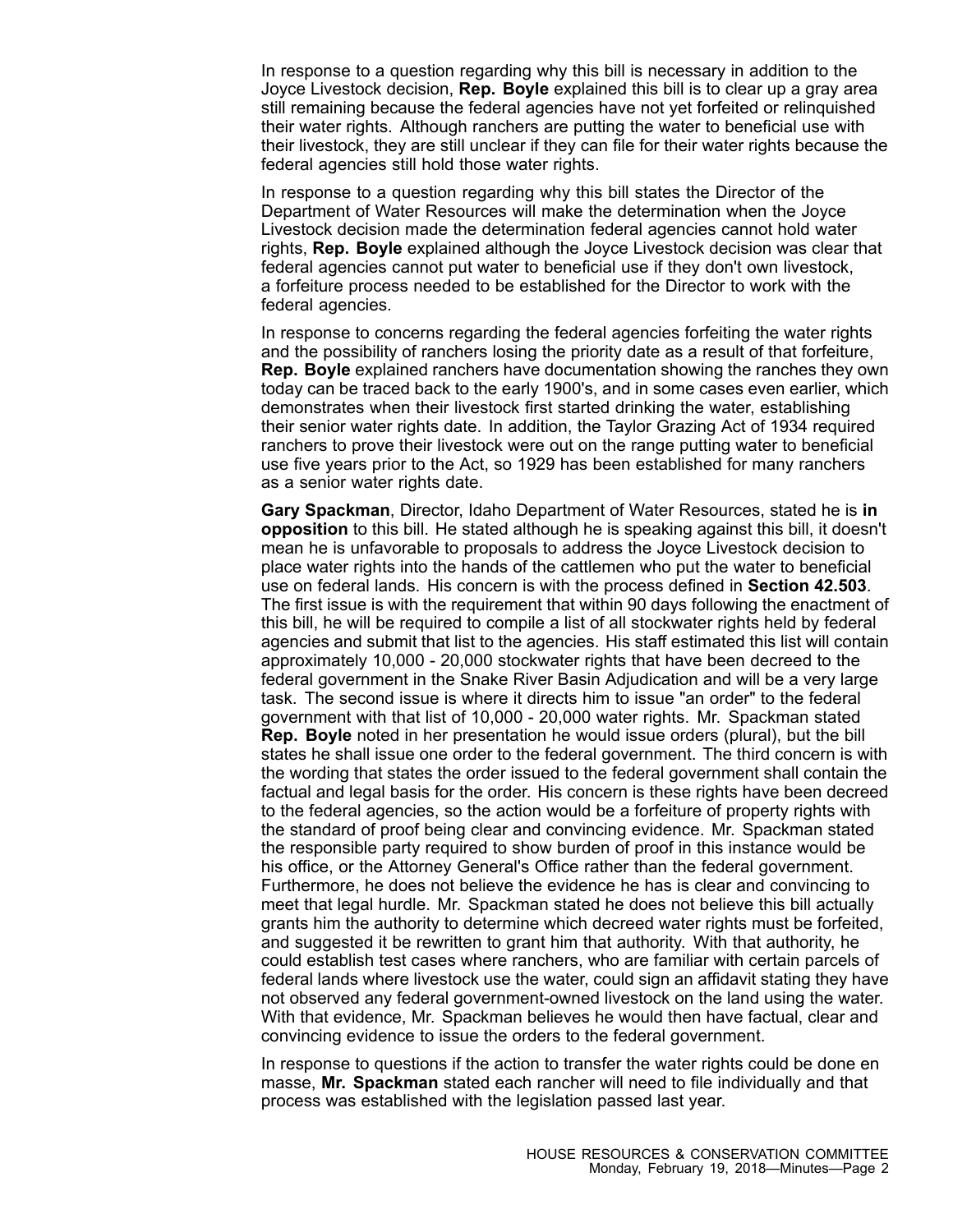In response to questions regarding forfeited water rights and retaining priority dates, **Mr. Spackman** stated if water rights are forfeited, then those rights are lost and ownership returns to the state of Idaho to be reappropriated. But, he stated most of the stockwater rights are small enough they qualify as <sup>a</sup> deferrable water right even though the Snake River Basin Adjudication is finished. He stated the court recognized in the final decree some of the water rights were deferrable and could be claimed at <sup>a</sup> later date with whatever priority date is claimed.

In response to questions regarding whether or not he agrees with the Joyce Livestock decision, **Mr. Spackman** stated he believes in due process and agrees with the Joyce Livestock decision. He explained when an earlier court decreed the water rights to the federal government, and then <sup>a</sup> later court decision established <sup>a</sup> stricter standard, the stricter standard does not negate the fact the water rights were already decreed by <sup>a</sup> court. He further explained if the federal government cannot establish they are using the water for beneficial use over the last five years, then the established process will be followed to make <sup>a</sup> determination if the water rights are forfeited.

In response to <sup>a</sup> question of what due process looks like, **Mr. Spackman** stated there's three elements to due process; <sup>a</sup> notice, an issue in the show cause order identifying there is some prima facia evidence of non use, and then an opportunity for <sup>a</sup> hearing.

In response to <sup>a</sup> question regarding keeping the bill as written or sending it back to the sponsor for amendments, **Mr. Spackman** stated he opposed this bill because he doesn't believe it establishes <sup>a</sup> legitimate process for determining forfeiture.

**MOTION: Rep. Raybould** made <sup>a</sup> motion to **HOLD H 603** in committee for time certain at the discretion of the Chair. He also spoke to the motion and suggested **Mr. Spackman** and **Rep. Boyle** meet to correct the language and bring that back to the Chairman to determine how to proceed.

> In response to <sup>a</sup> question regarding how he would change the language to alleviate his concerns, **Mr. Spackman** stated he thought this bill would grant him the authority to conduct contested cases to determine if water rights were actually forfeited. He reiterated the need to establish test cases to take through the administrative and judicial process in order to determine if the proof is adequate, rather than have the federal government's decreed water rights all move through the process at the same time.

> **Russ Hendricks**, representing Idaho Farm Bureau, stated they are **in support** of this bill. He stated this bill shifts the burden of proof from the stockmen to the federal government to show they are putting the water to beneficial use and supports legislation that puts the water rights back into the hands of the stockmen.

> **Norman Semanko**, Attorney, Parsons Bailey and Latimer, stated he is not representing anyone today. Mr. Semanko stated he represented many individuals during the Snake River Basin Adjudication process and was able to reach settlements in 2000, where individuals were able to obtain water rights in their own names. Mr. Semanko stated with the Joyce Livestock decision, it became clear the basis for the water rights decreed to the federal government was fiction. He continued, beneficial use is an ongoing requirement to hold those water rights, it isn't proving it one time and then you're done.

> **Mr. Semanko** also pointed out an inconsistency on actions taken based on the Joyce Livestock decision, specifically the Department sent out show cause notices in the North Idaho Adjudication, without any additional information or evidence as stated by the Director in his testimony was necessary before issuing show cause orders to the federal government.